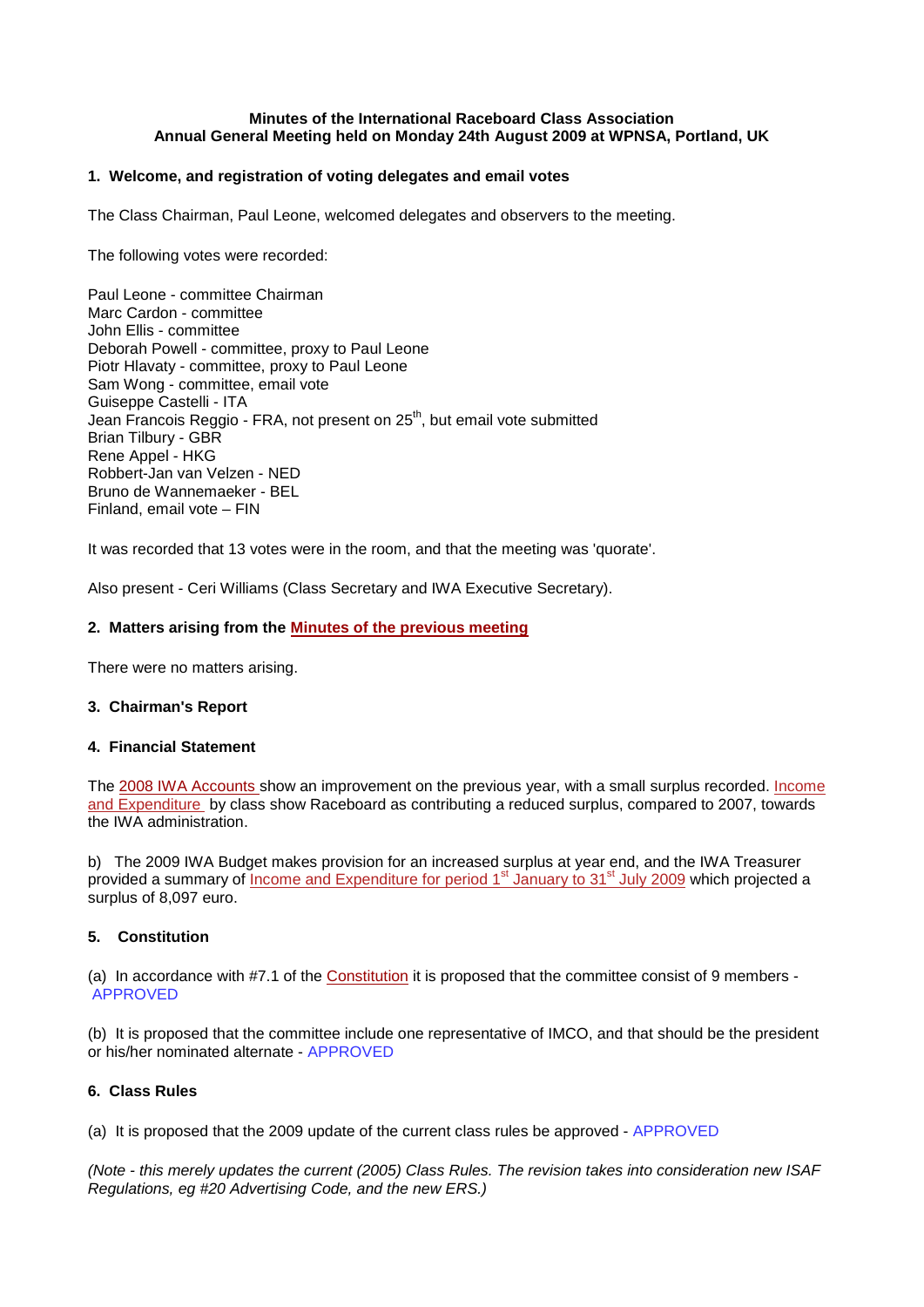(b) It is proposed that the class committee be sanctioned to finalise the updated version of the current class rules - APPROVED (Note - to take account of further AGM decisions)

(c) It is proposed that the limitation on sails (C.1.1.a) be increased from 2 to 3 - NOT APPROVED

(d) It is proposed that the limitation on sails (C.1.1.a) be increased from 2 to 3 for all events other than world championships - NOT APPROVED

(e) It is proposed that the limitation on centreboards (C.1.1.a) be reduced from 2 to 1 - NOT APPROVED

(f) It is proposed that the max fin length be reduced from 70 cm to 65 cm - NOT APPROVED

(g) It is proposed that the max fin length be reduced from 70 cm to 60 cm - NOT APPROVED

(h) It is proposed that the RSX 9.5 and 8.5 be recognised as class legal within the class rules - APPROVED

# **7. Future Championships and venues**

(a) 2010 World Championship. Janis Jekabsons gave a report on Liepaja, Latvia. The dates proposed are 5<sup>th-</sup>10<sup>th</sup> July and will be the main feature of the 2010 Liepaja Festival

(b) 2010 European JYM Championship - Ceri Williams gave a report on Cadiz, Spain. The dates are confirmed as December  $27<sup>th</sup>$  2009 to January 3<sup>rd</sup> 2010. The Notice of Race will be published in early September.

(c) 2010 World JYM Championship - Marc Cardon gave a report on Martigues, France. The dates are confirmed for July  $24^{\text{th}}$  to July  $31^{\text{st}}$ 

(d) Continental championships planned for 2009/2010 - Ceri Williams gave a report on all future events outside of Europe; 2010 would see for the first time a continental championship in all 6 ISAF recognized continents. *See calendar in Appendix A.*

(e) To approve a proposal from USA to host the 2011 JYM World Championship - APPROVED

(f) To approve a proposal from Belgium to host the 2011 JYM European Championship - APPROVED

The meeting was adjourned and reconvened the following day  $-25<sup>th</sup>$  August-at 20.00 hrs.

HKG representative was not present; but email vote had been received from committee member, Murat Tuten.

### **8. Class Championship Rules (see appendix B)**

(a) To approve the revised [Championship Rules](http://www.internationalwindsurfing.com/userfiles/documents/2009_Championship_Rules_RB_IMCO.pdf) - APPROVED

- (b) To amend the new Championship Rules according to following proposals:
	- (i) ISAF title for youth be re-allocated to Men Light division. NOT APPROVED
	- (ii) Youth division to include all raceboards, not limited to "hybrid" APPROVED
	- (iii) Minimum requirements be introduced for class titles at continental level. APPROVED
	- (iv) Appendix to be added Racing Format: Group and Fleet Racing APPROVED
	- (v) Slalom to be added as a format option APPROVED